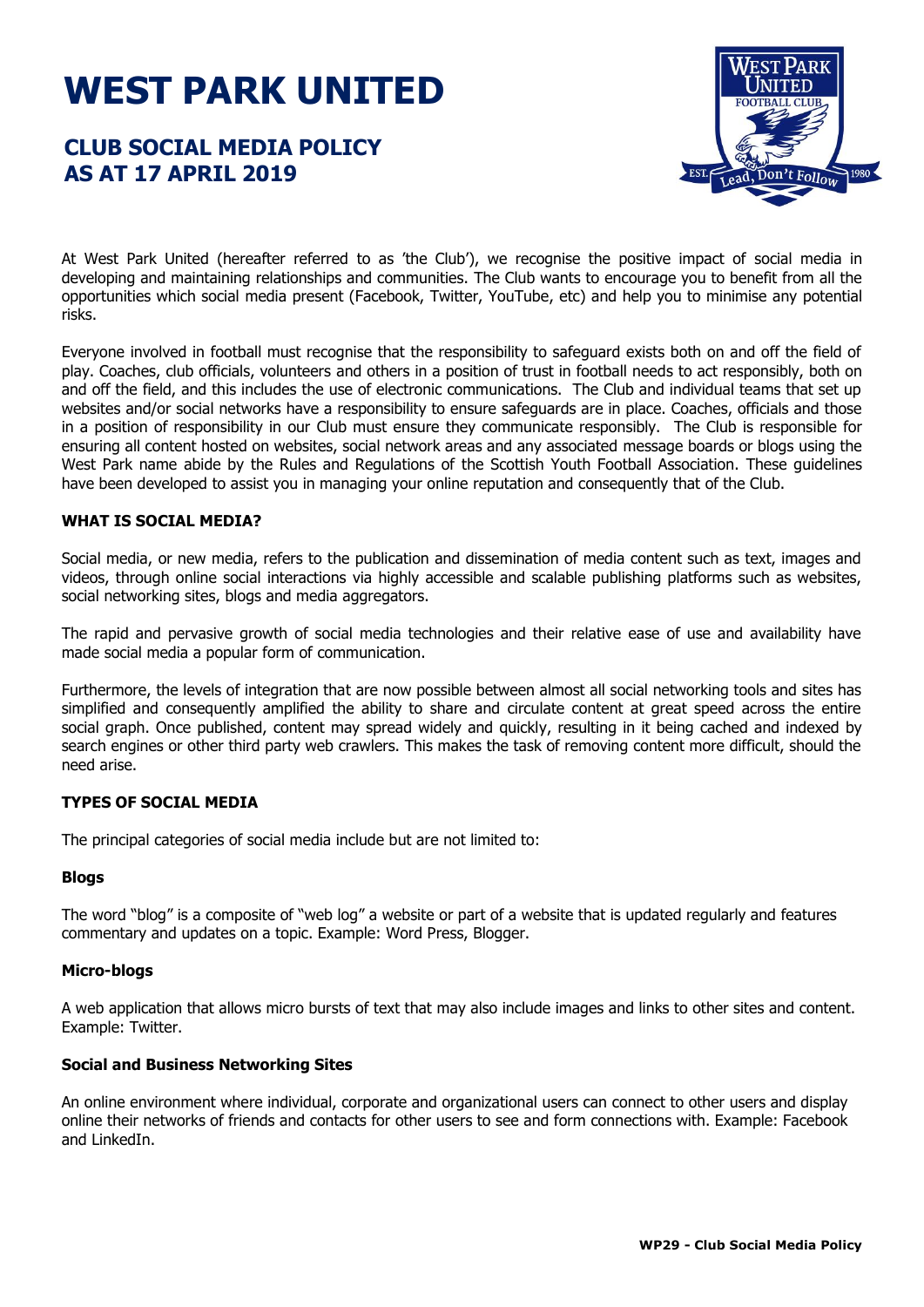# **Social News**

Services that allow people to post various news items or links to outside articles and then allows it's users to 'vote' on the items. Example: Digg and Reddit.

# **Media Aggregators**

Websites that provide a media publishing platform, wherein images and video can be uploaded and stored. Content may be viewed, shared and commented on by others. Example: YouTube (video) and Flicker (images).

# **Social Calendars and Events**

This refers to the use of social calendaring networks that facilitate the real life (offline) meeting of online networks and communities. Examples: Facebook Events, Tweetups (a meet up of Twitter users).

#### **Social Bookmarking Sites**

A website that allows the user to bookmark content of interest and share it across the social graph. Example: Digg. StumbleUpon.

#### **Forums**

Internet forums are online discussion sites where people gather to post comments, discuss topics and swap information. Example: Boards.ie

#### **Virtual Worlds**

A virtual world is a 3D computer environment in which users participate and navigate using a 3D avatar of their own creation. These environments may be computerised recreations of real world locations or user generated fantasy realms. Example: Second Life

#### **Wikis**

Wikis are websites that can be created and edited collaboratively with others. Example: Wikipedia

#### **Set Up**

If you or your team decides that the most effective way of communicating to your players, parents and/or supporters is via a social networking site then it is **strongly advised to set up an account in the name of the team only** and explicitly for use by named members, volunteers, parents and carers solely about football matters e.g. fixtures, cancellations and team selection. At no time should there be any personal communications, banter or comments.

Teams should appoint an appropriate adult(s) to monitor the content of their website(s). Social networking is a cost effective way to communicate and easy to set up, but labour intensive to run. Children and young people should be advised by their coaches and parents/ carers to always tell an adult they trust about communications that makes them feel uncomfortable or where they`ve been asked not to tell their parents/ carer about communication. Therefore we would suggest that, as a general principle, coaches/volunteers etc. should avoid using social networking sites as the primary way of communications with players.

#### **GENERAL GUIDELINES**

The following guidelines should be taken into consideration when engaging in online activity including social media and social networking.

# **Confidentiality**

Be aware of disclosing sensitive, confidential and proprietary information as it pertains to the Club, its members or suppliers. Always seek clarification before commenting anywhere. This includes all internal communications and transmissions, documents and data of all kind, and references to the company's financial performance or situation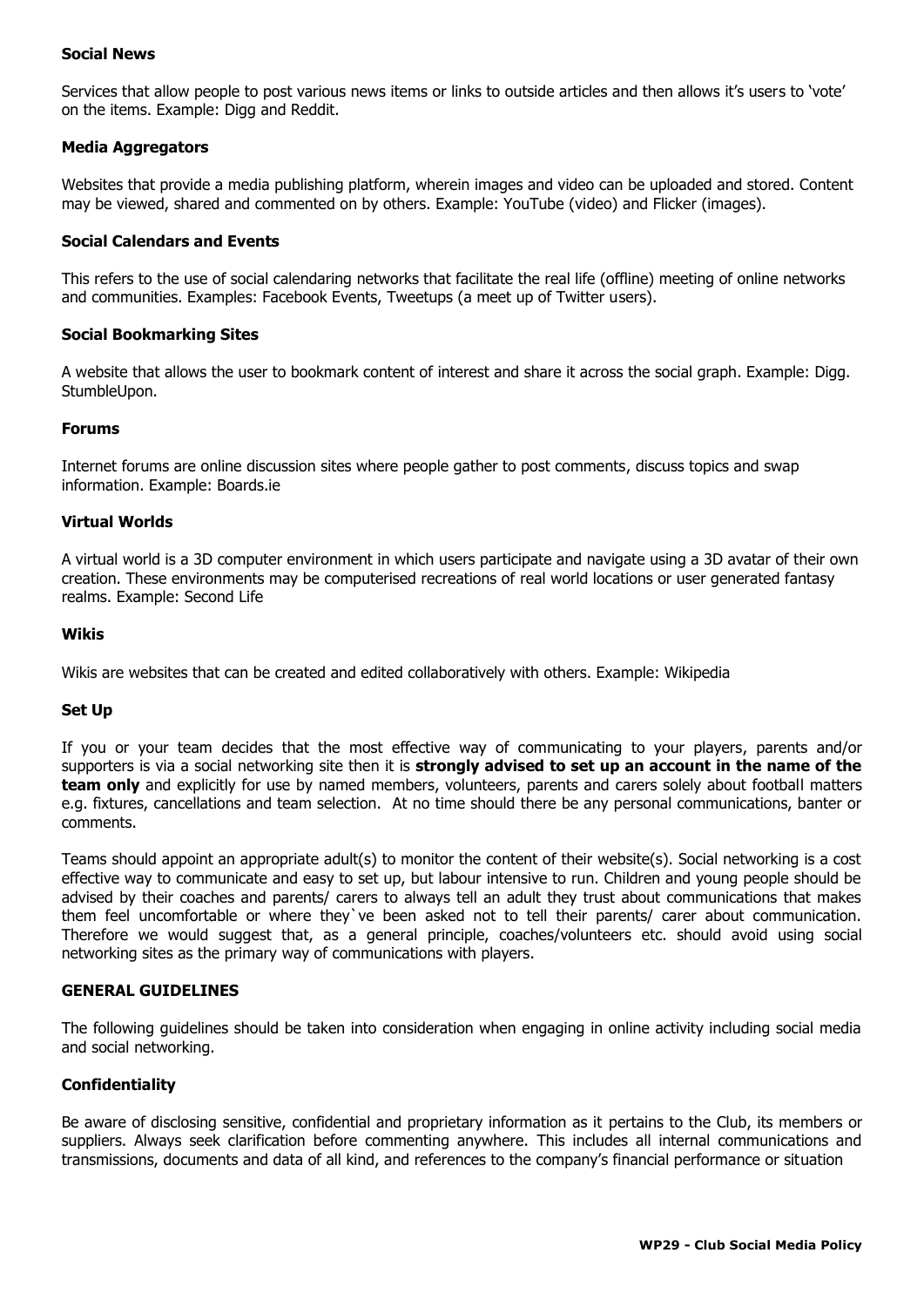# **Privacy Policy**

Be aware of any and all privacy policies set out by the Club that are currently in effect.

# **Personal Privacy**

Protect your identity online. Do not disclose sensitive and private information about yourself such as your home address, telephone number, PPSN or bank account information. In other words, do not post any information that you would not ordinarily post in a public forum.

Check your privacy settings for each social network. Limit access to your information to only those you trust most within your network and do not have your profile, photos or videos visible to the public at large.

# **Privacy of Others**

Seek permission before posting content relating to other people or situations involving other people, especially if you are tagging them in images or videos, irrespective of whether they appear in them or not.

Are you infringing on their privacy? Are you hurting them or damaging their reputation in some way? Remember, such activity may be in violation of the terms of service of the social network site you are using.

# **Copyright and Intellectual Property**

Be aware of copyright issues pertaining to the use of images and logos belonging to the Club or any third parties. Similarly, use watermarks when uploading or posting proprietary assets to protect from download and dissemination by others.

Where a social media account is used primarily for Club business and where contacts and content are gained principally due the fact that the account user is identified as a West Park memeber, then the intellectual property rights for any such account including contacts lies with the Club and remains with the Club even after an member has left the Club, ownership of such accounts and contacts will be held by the company.

# **Terms of Service**

Be aware of the basic terms of service of each social network or social media site upon which you are active. Such terms of service typically govern copyright infringement, privacy violation and issues of impersonation and abuse. Failure to adhere to these terms leaves you susceptible to being reported by other community members and having your account terminated.

# **Best Practice Guidelines**

The following guidelines are applicable to both Club and personal social media activity.

# **Authorisation and Responsibility**

In respect of each social media profile and online presence, identify and assign responsibilities to individuals tasked with populating and maintaining content and responding to comments.

# **Identify your audience**

If you want to use these sites to communicate with players, parents and/or supporters, you may wish to consider a site which you can keep quite personal and private. This may be a Facebook profile which you can lock down so that it cannot be publicly searched and one in which you only accept as "friends" people you know and trust.

If you want to use these sites to communicate, you may wish to consider a site which has fewer opportunities for you to share personal content such as photos or videos, e.g. Twitter. Your posts will be limited to 140 characters and you can be more selective as to which photos and personal details you share. You might want to use a Facebook Page, as opposed to a Profile, to engage with fans in a less personal, but still engaging manner.

If you are using public sites such as these, you need to let the Club know. Public comments are to be considered as comments made on behalf of the Club and its reputation. Teams and individuals must refrain from publishing comments about other clubs, players or referees and any controversial or potentially inflammatory subjects. Avoid hostile or harassing communications in any posts or other online communications. Harassment is any offensive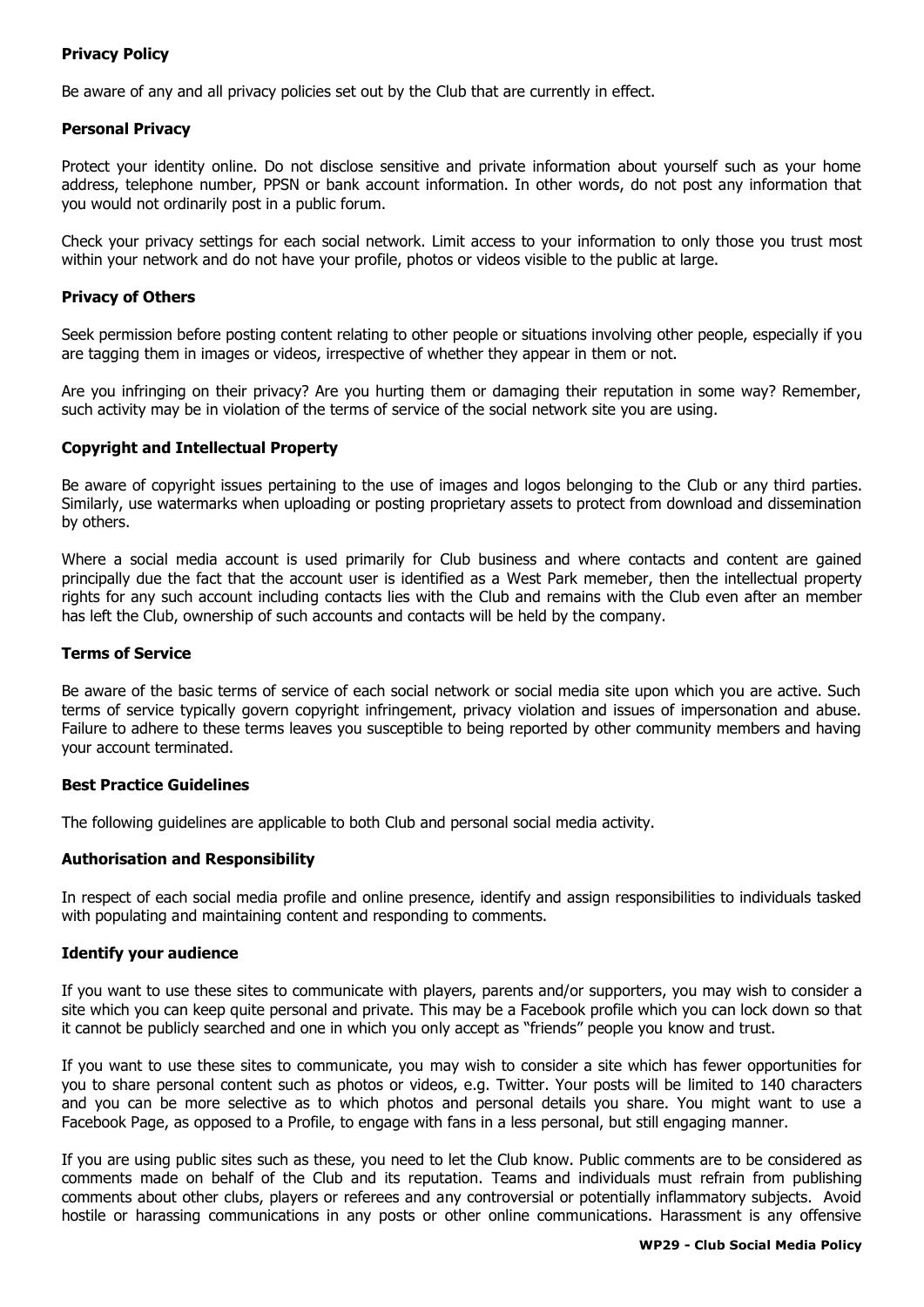conduct based on a person`s race, sex, gender identity, national origin, colour, disability, age, sexual orientation, veteran status, marital status, religion or any other status identified by Scottish Youth Football Association and protected by law.

#### **Accuracy**

It is important to be 100% accurate at all times. Do not post content that is not verifiable or has not been verified in advance. Accuracy extends to spelling mistakes and grammar – present a professional image. Retractions are possible but must be done as soon as possible before the content is disseminated further.

#### **The Acceptability Test**

Before you post something, ask yourself if you would be comfortable were it detected by a media outlet, or your boss, mother or best friend. If not, consider whether it should be published online. If in doubt leave it out. Do not engage with the media or members of the media without prior consultation and approval with the Chief Operating Officer, Charles Turner.

#### **Visibility of Content**

Unless your social media profiles are highly protected, all content is visible, searchable and returned in public search engines. This means comments and content can be traced back to you.

#### **Indefinite Life of Content**

It is difficult to get content fully removed from the Internet. Content can be shared and duplicated very easily. Despite having the source material deleted and removed, it may have been downloaded and susceptible to reposting by someone else. Bear in mind that search engines also present cached results that show older versions of websites indexed prior to any amendments. This means that deleted content can still show up in search results unless the site Webmaster took steps to prevent access to web crawlers.

#### **Distinction**

Where a staff member is operating a personal social media account, they must state their views as their own and not representative of the company. They should write in the first person and use a personal e-mail address.

#### **Reputation**

As an official representing the Club, your online behaviour should model that of your offline behaviour. Be professional at all times. Do not engage in any activity that may impugn the reputation of the Club or its members and Office Bearers, or its associated partners including other Clubs. Remember you will be held responsible and accountable for your online behaviour in the same way as your offline behaviour.

#### **Disclosure and Transparency**

State your relationship to the company identifying yourself as a company employee, including your role and department, if applicable. Due care must be taken as comments and content posted via these social profiles is a direct reflection on the company and may be perceived as the company's official viewpoint.

#### **Authorisation**

Do not enter the company into any contracts or commit the company to any agreements or courses of action unless granted the authority to do so.

#### **Defamation**

Do not post content that may be deemed false, misleading, defamatory, slanderous, libelous or offensive.

# **Accountability**

By operating an official social profile of the company you assume full responsibility for all content posted, shared and disseminated.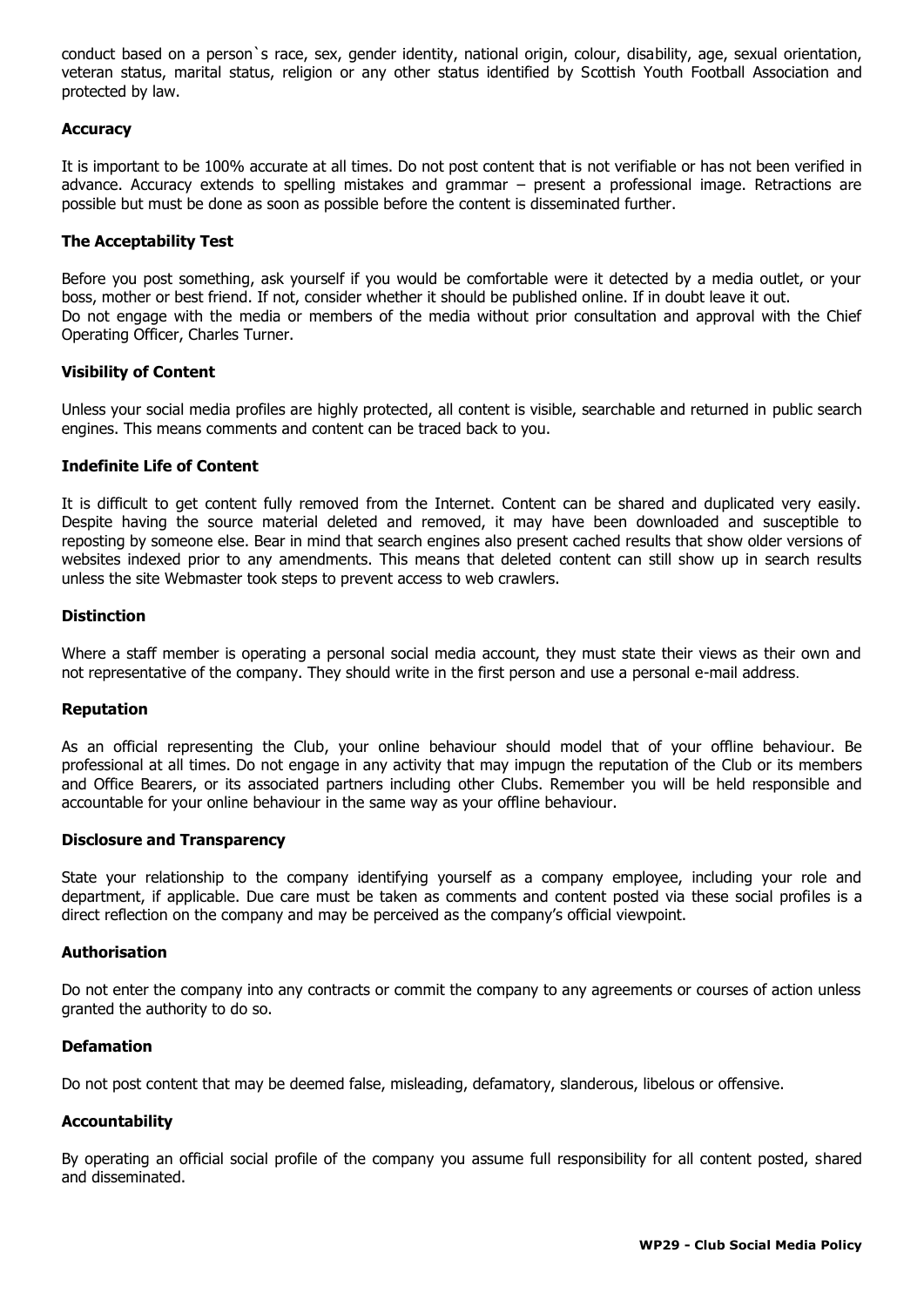# **Personal Social Media**

These guidelines are for members and officials who wish to participate in social networking and social media. The Club does not prevent its members or officials from participating in social media but encourages them to engage and participate in a responsible and rewarding manner.

Any such personal use of social media must not interfere with or contrary to your Club responsibilities and must comply with this policy.

# **Disclosure**

Your profile may state that you work for the company. Should you choose to identify yourself in this regard you must avoid any confusion in the minds of the public by stating that:

1. You are not representing the Club in any official capacity

- 2. All views, comments and opinions are strictly personal (i.e. your own)
- 3. All views, comments and opinions are in no way associated with the Club.

The use of the Club logo including any brand or product logos for personal social profiles is strictly prohibited.

#### **Protect your identity and online reputation**

All users of social media sites need to manage what information they share so as to protect their identity and reputation. You can do this by making sure that you lock down your team accounts by using the most secure privacy settings and only accepting friend requests from people you know and trust.

#### **Search for yourself online**

You can manage your digital footprint and online reputation by regularly searching yourself in search engines, e.g. Google or Bing, and on social media sites. There are also meta-search engines which search multiple databases at once, e.g. Dogpile or Surfwax, or people search engines such as pipl.com. This will give you a better understanding of community perceptions towards you online, as well as help you identify any fake profiles and/or accounts. The club will assist you in having fake accounts and/or profiles removed. The Club will also regularly search for the Club, officials and players online to manage the reputation of the club.

#### **Be respectful and courteous**

Think before you post a comment or respond to someone online and ensure that all of your communications are respectful and courteous. Once you have put something online, there is almost no taking it back and it is almost impossible to delete. Your comments may be seen by opponents or sponsors and could impact negatively on you and the Club.

Teams and individuals should identify all copyrighted or borrowed material with citations and links. When publishing direct paraphrased quotes, thoughts, ideas, photos or videos, give credit to the original publisher or author.

#### **Think before you post and/or tag an image**

The images you share online will reflect on your team and on the Club so it is important that you consider this before uploading or tagging photos and videos. Also be aware that you must have permission for any photos uploaded. Photos may be taken out of context and used by others so if you are not happy for the image to be shared publicly, it should not be placed online.

#### **Maintain a balance**

Whilst communicating with parents, players supporters and anyone in the wider football community online can be fun and easy, it is also important that you maintain a balance between your online and offline interactions. Encouraging face to face time with parents, players and/or supporters can help to strengthen those relationships and participating in events that away from football with your team and with other clubs can also generate further support and a sense of community.